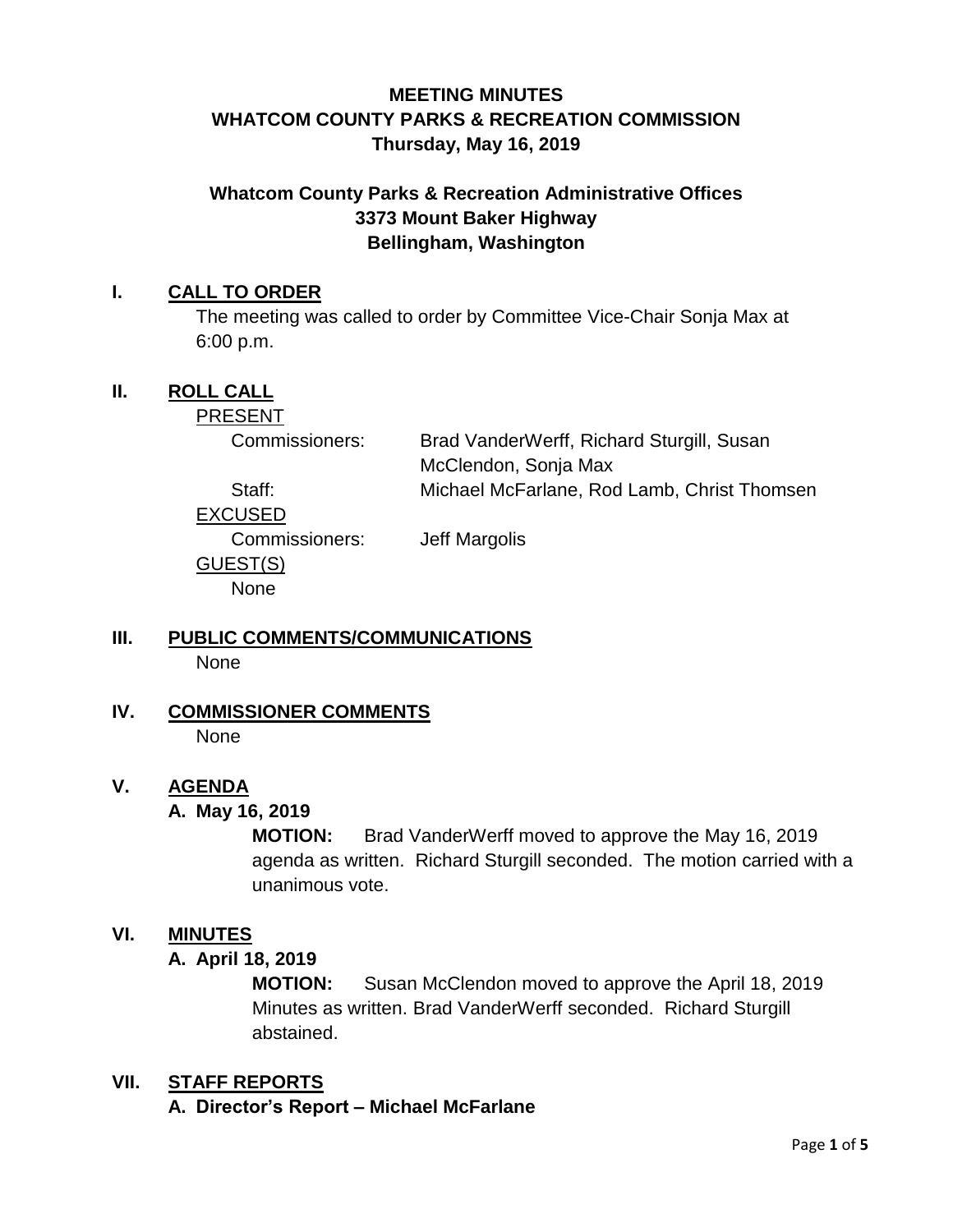- **i. Boys & Girls Club Lease –** Mike received a request from the Boys & Girls Club to renew their lease for the baseball fields out at Smith and Northwest next to the soccer fields. The existing 25 year lease expires in 2020.
- **ii. Lummi Island –** There is a group of citizens on Lummi Island who would like to build a small play structure across the street from the ferry landing where the upper parking lot is located. Currently, the community has been planting fruit trees in this area. Whatcom County Public Works would have to grant permission for the structure and then the details (who would pay for it, install it, maintain it, etc.) would have to be worked out. WC Parks will be working with the community members to find out if this is a viable proposal the community wants to pursue.
- **iii. Lake Whatcom Storm Water Fee Proposal –** The County Council established the Lake Whatcom Stormwater Utility Service Area within the Lake Whatcom Watershed. The purpose of the new stormwater utility is to provide additional funding to clean up and protect Lake Whatcom water quality. A consultant and citizen advisory committee was selected to create a fee rate structure and has made their recommendations to the Council. Their recommendation includes basing fees on the size of single family residences (small, medium, large) and the size of impervious areas of non-residential parcels. WC Parks would need to pay fees for the two leased single family residences, parking lots, and restroom structures within the watershed. The Council will discuss the recommendation at their next meeting.
- **iv. Scottish Gathering –** The Scottish Gathering is being held at Hovander Homestead Park in June. The organizer was very resistant to the insurance requirements for having animals on display at the event. County legal staff advised insurance was necessary to adequately protect the County and its residents from lawsuits.
- **v. Bellingham Senior Activity Center Parking Lot –** WC Parks received approval from the City of Bellingham and Cornwall Center for the parking lot lease at the Bellingham Senior Activity Center. WC Parks will be moving forward with that agreement as quickly as possible.
- **vi. Park Brochure –** The new park brochure is out for quote. The goal is to have the new brochures printed by July.
- **B. Planning & Development Report – Rod Lamb**
	- **i. Lighthouse Marine Park Playground –** WC Parks crew has mobilized at Lighthouse Marine Park to build the playground. Construction fencing has been put up to keep the public safe and all necessary excavation has been completed. The form boards for the equipment have been installed and the crew is now getting ready to install the form boards for the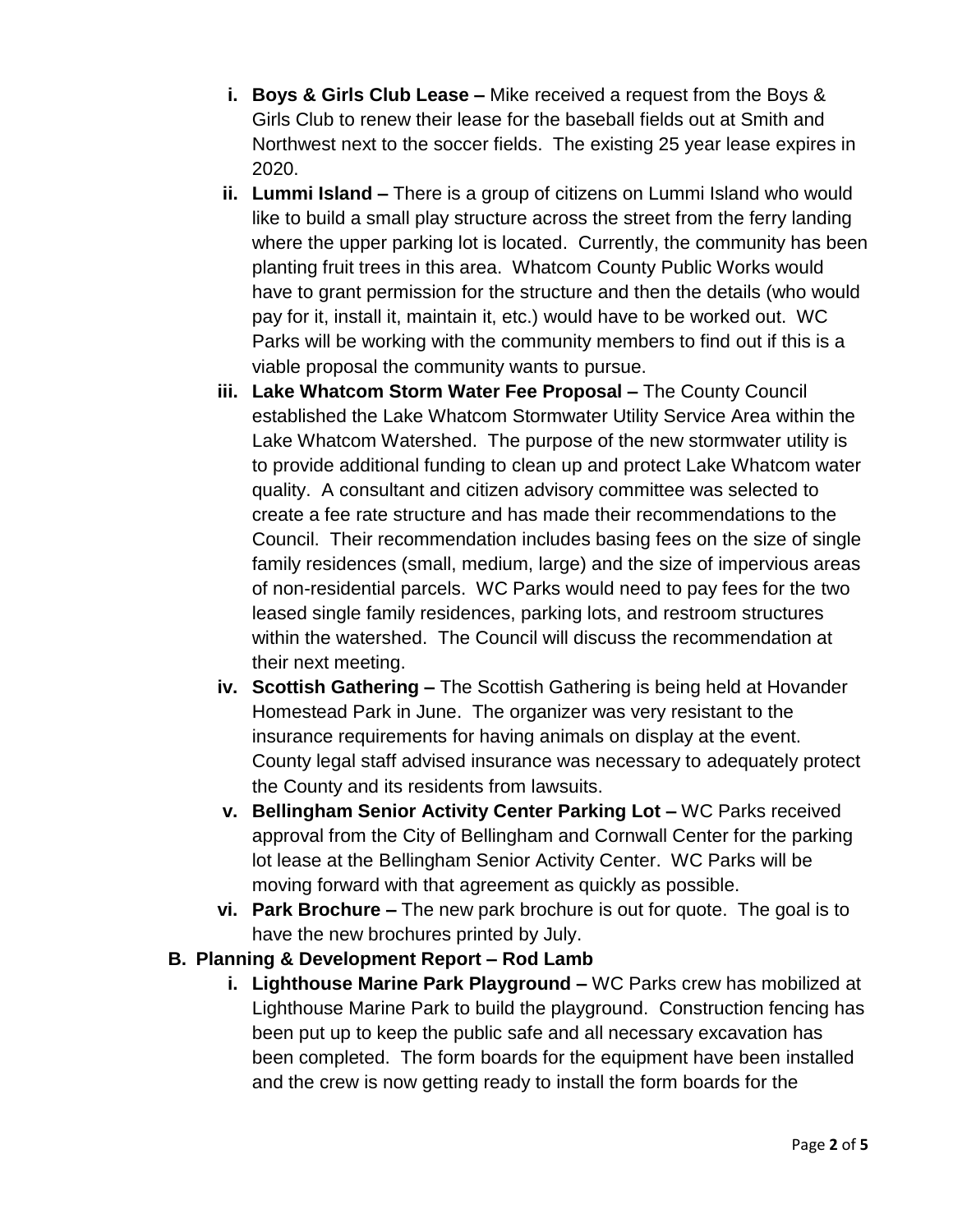concrete curb that keeps the fall protection in. The target is to have this completed by the end of June.

- **ii. Maple Creek Campground –** Williamson Construction has made good progress. The project is about a week ahead of schedule and the contractor has made suggestions to help reduce costs. One of the major components of this project is replacing the water distribution system. There was a small issue on Monday when the contractor hit the 4-inch water main. Staff shut the well off and the contractor was able to make the new connection a day ahead of schedule. The park only lost water for about four and a half hours. The main issue now is getting new primary electrical service from Puget Sound Energy. The electrical designer on PSE staff is leaving and the engineer assigned to this project by the project electrical engineer is also moving on. Rod is trying to persuade PSE to allow the project electrical contractor to install PSE's conduit so that work can continue on schedule.
- **iii. South Fork Park –** WC Parks didn't place very well with the grant application, but will remain grant eligible. WC Parks is still working to resolve the bridge crossing at Hutchison Creek with the Lummi Tribe. As soon as that is resolved, regardless of grant status, permitting will begin for the trail.

## **C. Operations Report – Christ Thomsen**

- **i. Staffing –** All seasonal positions are filled and the administration is really pleased with the caliber of hires. The Maintenance III (Carpenter) position is still open as a result of some missteps in HR; that position now closes Mav 21<sup>st</sup>. The Maintenance and Construction Supervisor moved on, so that position is currently vacant and recruitment will begin shortly. The Outside Maintenance Coordinator is retiring May 31<sup>st</sup> and recruitment will begin soon for that position as well.
- **ii. Operations –** Opening fishing day at Silver Lake went off without a hitch. The Maple Creek Campground was closed because of the construction project, but the rest of the campsites were full. The beautiful weather has allowed for new full-time staff to experience the busyness of the parks that comes with good weather. This was good a good test run for the upcoming season and things are in really good shape.
- **iii. The Iron Chink –** The Iron Chink was sandblasted, powder coated, painted, and placed back at Semiahmoo on a newly poured concrete pad. The interpretive panel will be reinstalled soon and a roof structure will be constructed to protect it from the weather as staffing allows. The Iron Chink was invented to butcher fish and replaced about 12 workers.
- **iv. WC Parks Crew –** WC Parks crew is helping Rod with the playground installation at Lighthouse Marine Park through June. The crew has also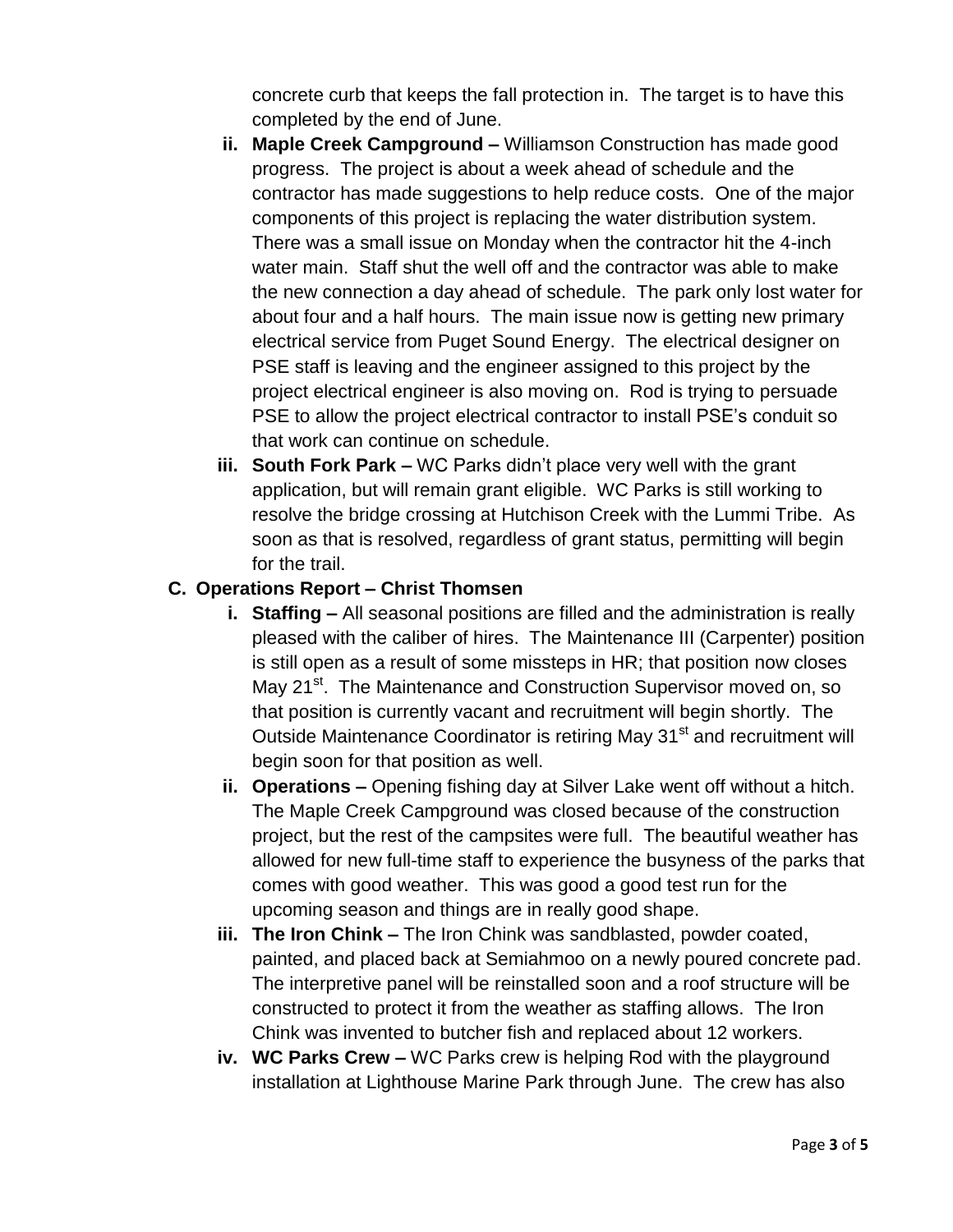been helping with issues that come up at the Silver Lake campground project.

- **v. Bellingham Senior Activity Center Landscaping –** There was a site visit today at the Bellingham Senior Activity Center to review the planting and irrigation plans. That project will begin soon and is expected to be completed in the next couple of weeks.
- **vi. Lake Whatcom Trail Construction –** Christ presented the current Lake Whatcom Trail Construction plan. The purple trail is an extension of the Chanterelle Trail that was built two years ago. The green trail is an existing social trail that will be improved and upgraded to a mountain bike trail. The intent for the trails at Lake Whatcom was not to have trails that are technical mountain bike trails, but instead provide user friendly decent trails and trails that allow users to travel longer distances. The goal for next year is to build a hiker only trail down to the Hertz Trail, which would create an entire loop in the Lake Whatcom Trail system.
- **vii. Silver Lake Water Level Update –** There has been a lot of rain and the beavers have been very active. Each day, the dam is reduced and each night, but beavers build it back up. However, there has been a reduction in the lake level. The pedestrian bridge across the lagoon is out of the water and the boat launch dock is close to being out of the water.

#### **VIII. UNFINISHED BUSINESS**

None

# **IX. NEW BUSINESS**

**A. Biannual Departmental Brief to Natural Resources Committee –** Michael McFarlane appeared in front of the Natural Resources Committee and updated them on projects going on in WC Parks. Mike presented the results of the 2018 Senior Services Surveys and the 2018 Parks Surveys. Survey results are posted online and will be used when the Comprehensive Park Recreation Open Space Plan is updated. Mike gave an update on the Maple Creek Campground renovation. There had been quite a bit of concern about the number of trees being cut and Mike shared pictures that were taken after the tree harvesting to show the character of the campground was maintained. Mike explained the issues with rising water levels at Silver Lake because of the beaver dams and that the installation of the playground at Lighthouse Marine Park had begun. Finally, Mike discussed the Plantation Rifle Range HVAC project and the Plantation Rifle Range use, expense, revenue, etc. The Council had a number of questions about the operational costs of the range and the declining attendance and revenue over the past 5-6 years. The Council brought up the idea of having someone else come in and operate the Range more like a business. The Range is a public range and the original intent was to allow people a safe place to shoot